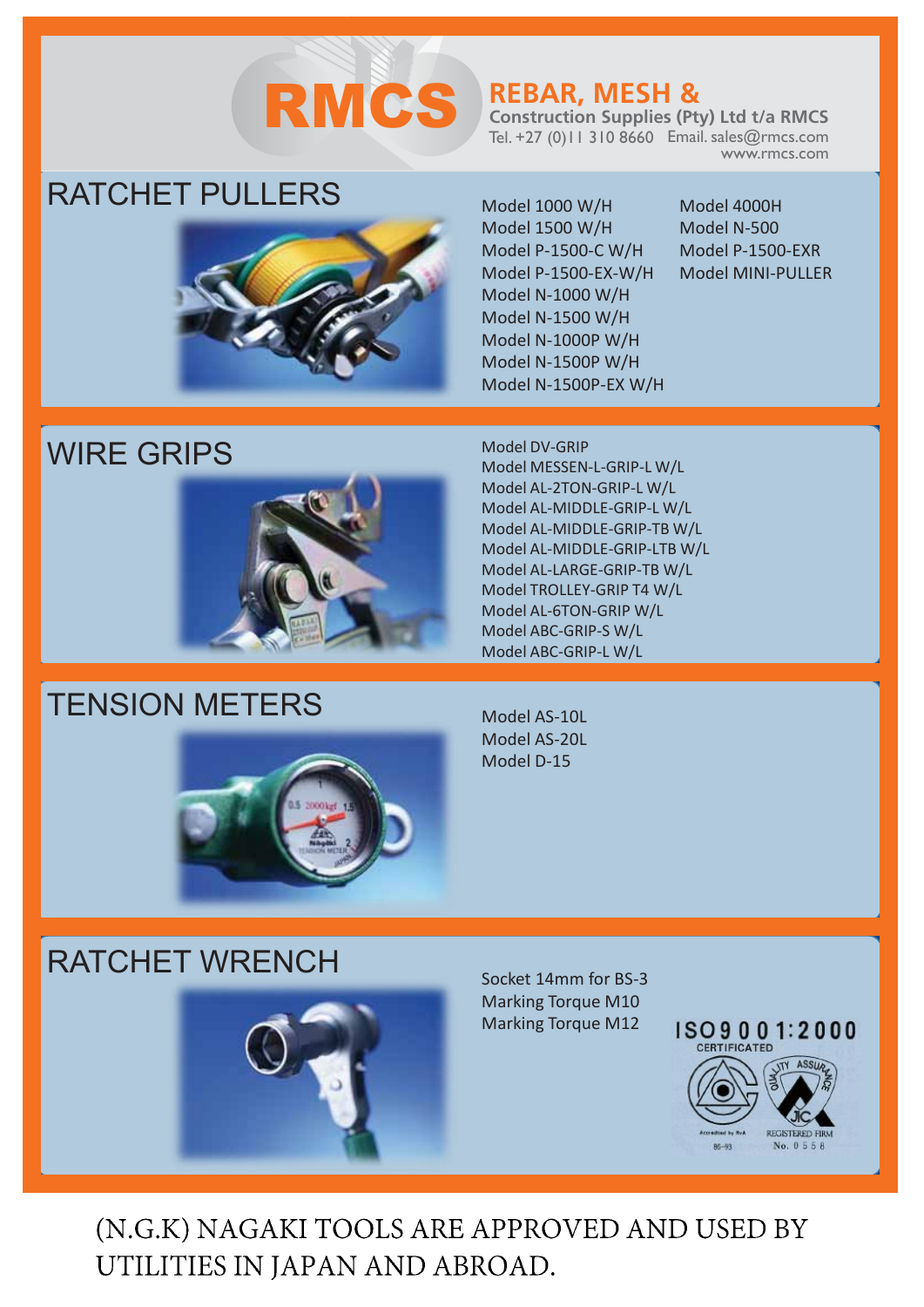# **NATCHET-PULLERS RATCHET-PULLERS**

This hook is locked automatically after use. To unlock it, push the plate on the front of the hook with your finger then use normally. This hook is suitable for all models below.



All model using the new safety hooks have the suffix W/H (With safety Hook) in their model names. Please refer to below table.

| <b>MODEL</b>   | <b>CAPACITY</b> | <b>WIRE/BELT</b> | MIN.L.            | MAX.L.      | <b>LEVER L.</b>   | WT.               |
|----------------|-----------------|------------------|-------------------|-------------|-------------------|-------------------|
| 1000 W/H       | 10kN (1.0T)     | 5.0mm $\phi$     | 410mm             | 1210mm      | 330mm             | 3.2kg             |
| 1500 W/H       | 15kN (1.5T)     | $6.3$ mm $\phi$  | 450mm             | 1220mm      | 430 <sub>mm</sub> | 4.4kg             |
| P-1500-C W/H   | 7.5kN x 15kN    | 5.0mm $\phi$     | 460mm             | 1870/3280mm | 430mm             | 4.2kg             |
| P-1500-EX W/H  | 7.5kN x 15kN    | 5.0mm $\phi$     | 500 <sub>mm</sub> | 3500/6500mm | 430mm             | 5.1kg             |
| N-1000 W/H     | 10kN (1.0T)     | 2x33mm           | 420mm             | 1270mm      | 400 <sub>mm</sub> | 3.3 <sub>kg</sub> |
| N-1500 W/H     | 15kN (1.5T)     | 2x40mm           | 450mm             | 1300mm      | 460mm             | 4.6kg             |
| N-1000P W/H    | 10kN (1.0T)     | 2x33mm           | 440mm             | 1940mm      | 400 <sub>mm</sub> | 3.4 <sub>kg</sub> |
| N-1500P W/H    | 15kN (1.5T)     | 2x40mm           | 470mm             | 1970mm      | 460mm             | 4.7kg             |
| N-1500P-EX W/H | 7.5kN x 15kN    | 2x40mm           | 500mm             | 2000/3500mm | 460mm             | 5.1kg             |

The new development on the 4TON chain puller is the new hook. The model 4000 has two clevis on both sides, the model **4000H have two hooks instead**. Workers can now easily attached the chain puller to the pole or the wire grip.





Model 4000H

| <b>MODEL</b> | <b>CAPACITY</b>               | <b>CHAIN DIA.</b> | MIN.L. | MAX.L.             | <b>LEVER L.</b> | WT.              |
|--------------|-------------------------------|-------------------|--------|--------------------|-----------------|------------------|
| 4000H        | 40kN (4.0T) 5.0mm $\emptyset$ |                   |        | 580mm 2180mm 430mm |                 | 15 <sub>kg</sub> |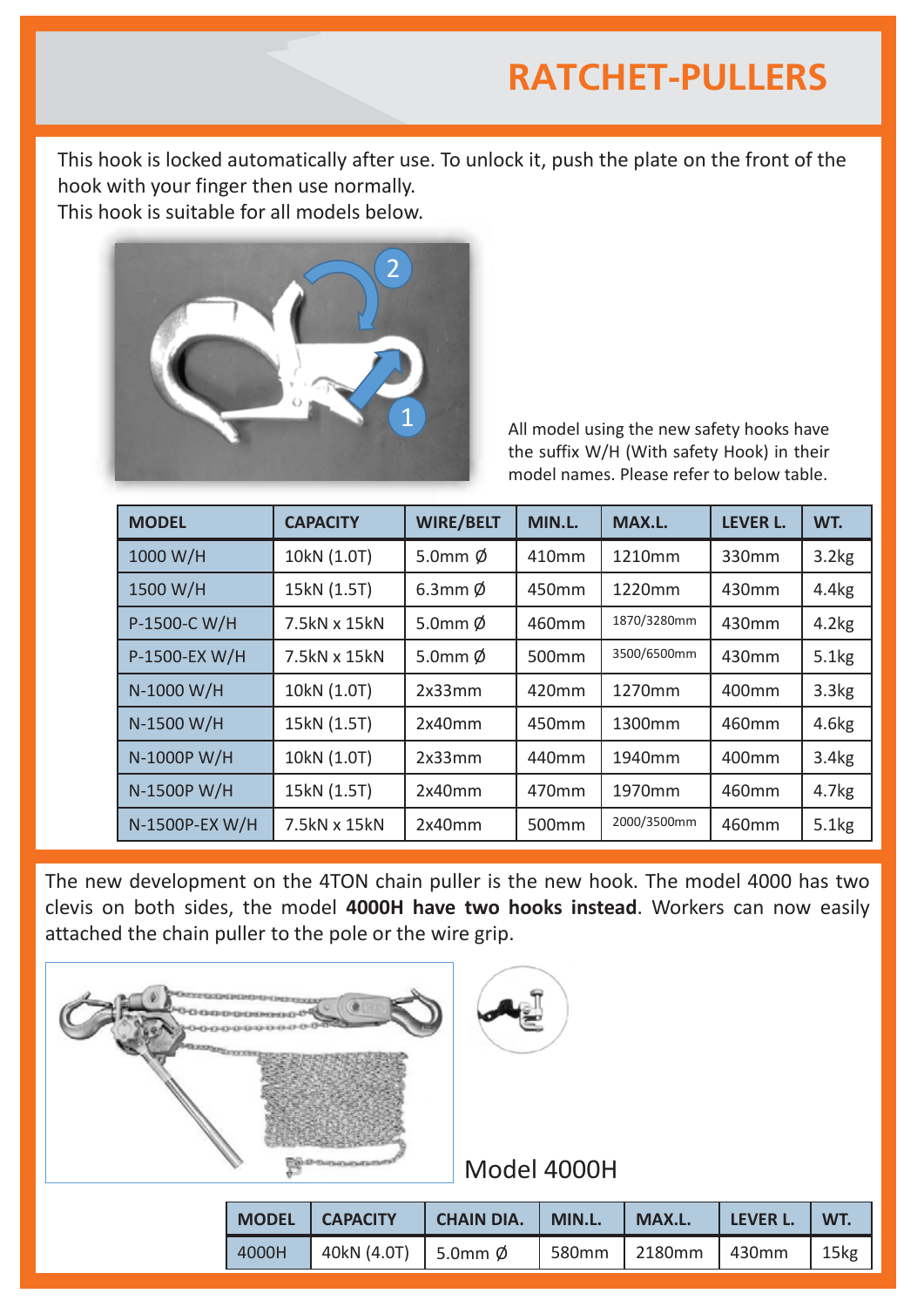# **NATCHET-PULLERS RATCHET-PULLERS**

| Model N-500 | (All web strap can be expected insulating factor when dry and clean) |                 |                  |               |       |
|-------------|----------------------------------------------------------------------|-----------------|------------------|---------------|-------|
|             |                                                                      |                 |                  |               |       |
|             | F.R.P. Insulated handle                                              |                 |                  |               |       |
|             | <b>MODEL</b>                                                         | <b>CAPACITY</b> | <b>BELT SIZE</b> | <b>STROKE</b> | WT.   |
|             | $N-500$                                                              | 5kN (0.5T)      | 2x33mm           | 800mm         | 2.8kg |

#### Model P-1500-EXR

The model P-1500-EXR is very similar to the model P-1500-EX. The customer can now **remove the third hook** (red on the previous page) **without removing the wire**. It is a great feature for customers performing **maintenance** on our pullers.



| <b>MODEL</b> | <b>CAPACITY</b>                       | <b>WIRE DIA.</b> | MIN.L. | MAX.L.              | LEVER L. | WT.   |
|--------------|---------------------------------------|------------------|--------|---------------------|----------|-------|
|              | P-1500-EXR   15kN (1.5T)   5mm $\phi$ |                  | 500mm  | 3500/6500mm   430mm |          | 5.2kg |

Model MINI-PULLER Equipped with:

- Alloy-steel link chain

- Drop Forged & heat treated hooks

VERY LIGHT WEIGHT, EASY TO OPERATE, DURABLE LIFT, LOWER, PULL, TIGHTEN

| <b>MODEL</b>       | <b>CAPACITY</b> | <b>LIFT</b> | <b>WIRE DIA.</b>    | MIN.L. | <b>LEVER L.</b> | <b>B.S.</b> | WT.   |
|--------------------|-----------------|-------------|---------------------|--------|-----------------|-------------|-------|
| <b>MINI PULLER</b> | 7.5kN           |             | 1.1m   5.6mm $\phi$ | 330mm  | 400mm           | 3TON        | 4.1kg |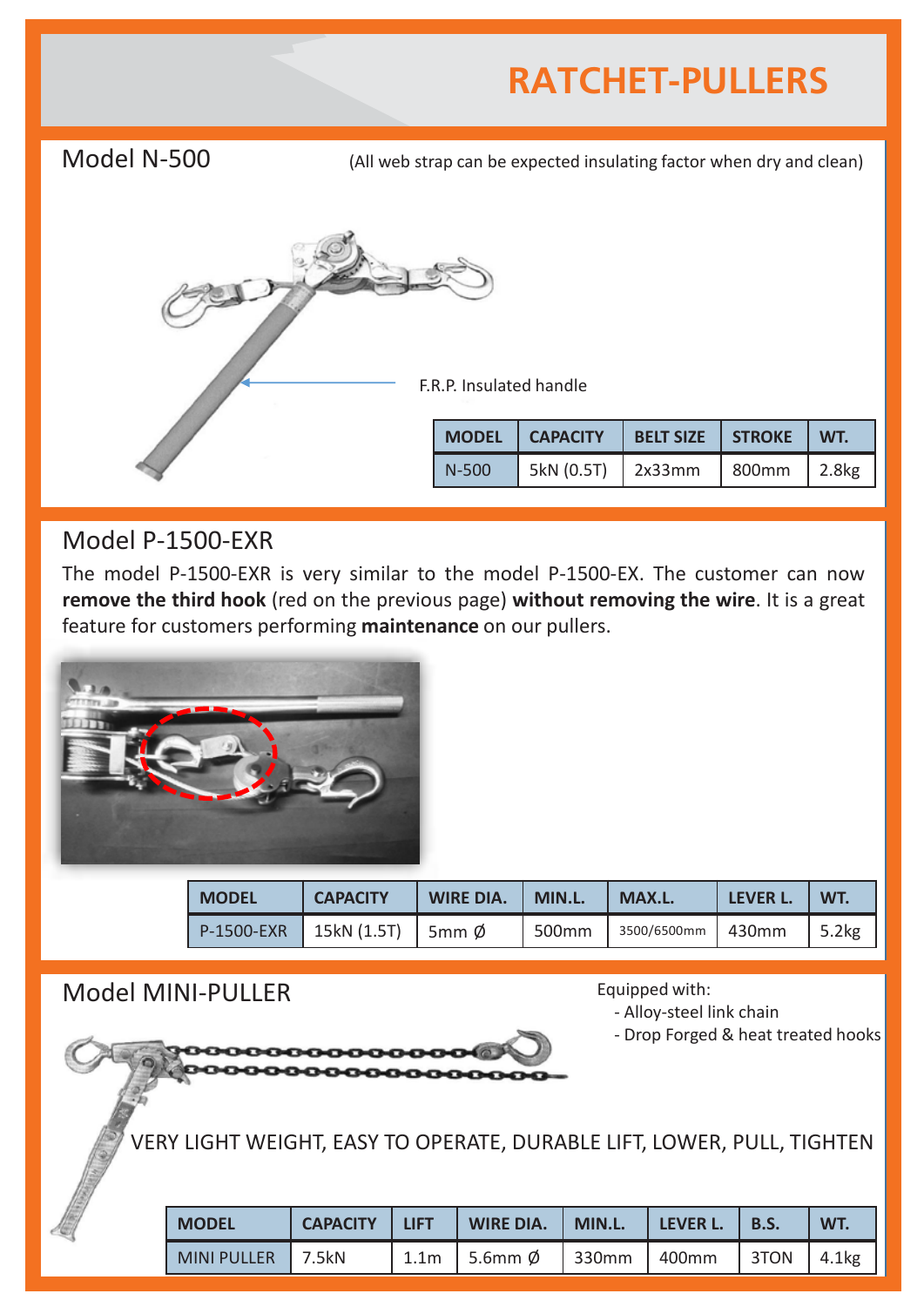# **WIRE GRIPS**

We developed a new series of wire grips adding three new features!

**NAGAKI** WIRE GRIPS

The "L" type is our new locking grip. There are three safety feature on this wire grip. The safety latch to prevent the grip to fall of the cable, the locking bolt to **prevent** any short period (a few days) **back tension**, and the locking nut to prevent long term back tension (a few months). The back tension happens when they are vibration on the cable (for example, a power line near a train).

The "TB" type means Thumb and Bend. The trigger allows you to manipulate the wire grip with only **one hand**. The bending on the long lever prevent the cable to twist during pulling.



MESSEN-L-GRIP-L W/L



AL-2TON-GRIP-L W/L



AL-MIDDLE-GRIP-LTB W/L

**lock** 







| <b>MODEL</b>           | Load | <b>MIN CABLE</b><br>DIA. | <b>MAX CABLE</b><br>DIA. | <b>JAW</b><br><b>SIZE</b> | <b>EYE</b><br><b>SIZE</b> | <b>APP. CABLE</b>  | <b>Features</b>     | WT.   |
|------------------------|------|--------------------------|--------------------------|---------------------------|---------------------------|--------------------|---------------------|-------|
| MESSEN-L-GRP-LW/L      | 1.0T | 4 <sub>mm</sub>          | 12mm                     | 50 <sub>mm</sub>          | 32mm                      | CU, Steel, Messen. | Lock                | 1.2kg |
| AL-2TON-GRIP-LW/L      | 2.0T | 5 <sub>mm</sub>          | 16 <sub>mm</sub>         | 100 <sub>mm</sub>         | 32mm                      | AL                 | Lock                | 2.0kg |
| AL-MIDDLE-GRIP-LW/L    | 2.0T | 5 <sub>mm</sub>          | 25mm                     | 110 <sub>mm</sub>         | 32mm                      | AL                 | Lock                | 2.3kg |
| AL-MIDDLE-GRIP-TB W/L  | 2.0T | 5 <sub>mm</sub>          | 25mm                     | 110 <sub>mm</sub>         | 32mm                      | AL                 | Bend, Trigger       | 2.0kg |
| AL-MIDLLE-GRIP-LTB W/L | 2.0T | 5 <sub>mm</sub>          | 25mm                     | 110 <sub>mm</sub>         | 32mm                      | AL                 | Lock, Bend, Trigger | 2.3kg |
| AL-LARGE-GRIP-TB W/L   | 2.0T | 16 <sub>mm</sub>         | 32mm                     | 110 <sub>mm</sub>         | 32mm                      | AL                 | Bend, Trigger       | 2.2kg |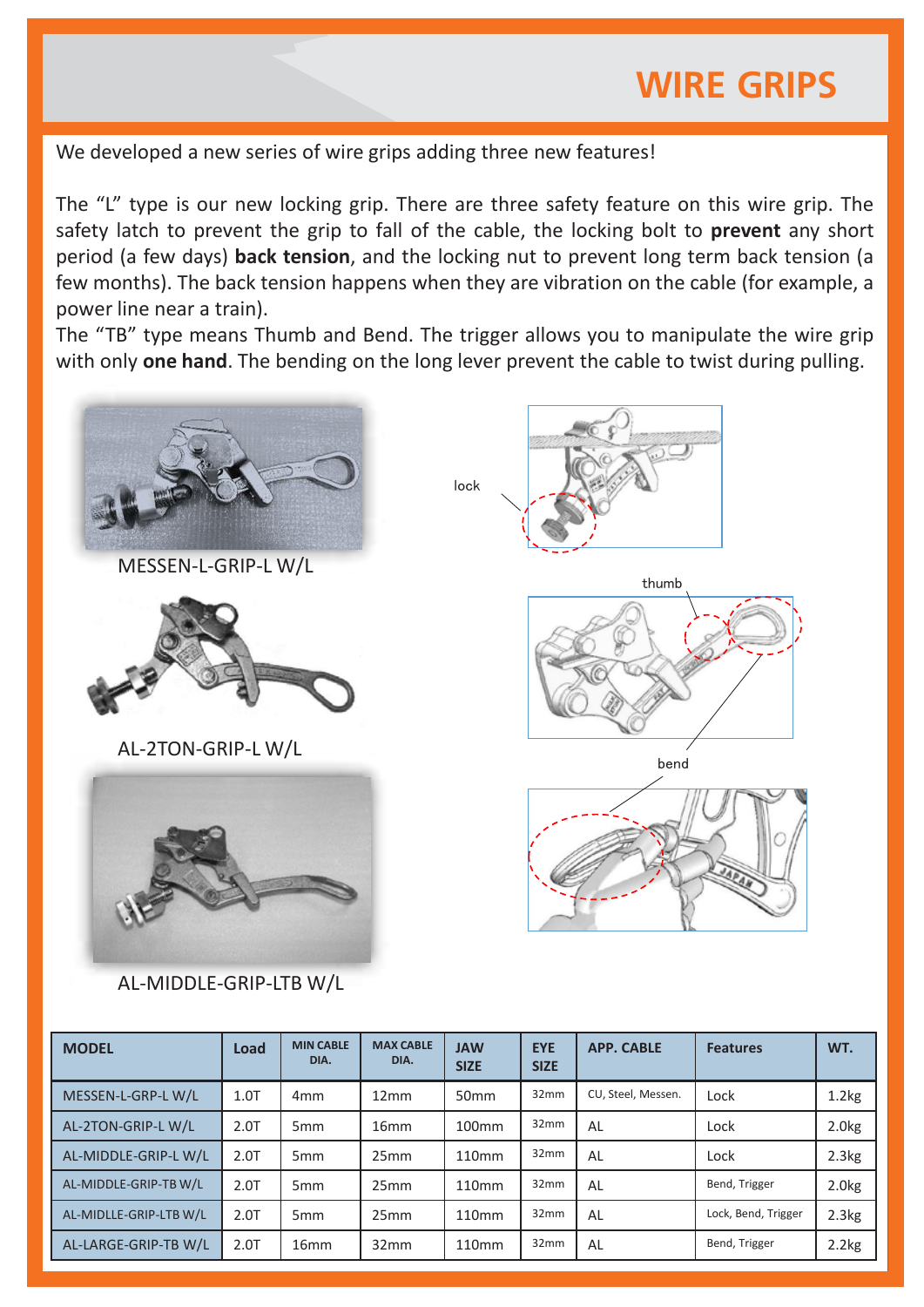# **NAGAKI** WIRE GRIPS **WIRE GRIPS WIRE GRIPS**



| DV Grip        |             |                  |                  |
|----------------|-------------|------------------|------------------|
| <b>MODEL</b>   | <b>Load</b> | <b>Min cable</b> | <b>Max cable</b> |
| <b>DV-GRIP</b> | 3kN         | 3x38mm2          | 3x100mm2         |
|                |             |                  |                  |

#### Model AL-6TON-GRIP W/L

For Bare Aluminum cable and bare copper cable



| <b>MODEL</b>            | Load | Min Dia. | Max Dia. $\vert$ WT. |     |
|-------------------------|------|----------|----------------------|-----|
| AL-6TON-GRIP W/L   6TON |      | 128mm    | 40 <sub>mm</sub>     | 8kg |

For trolley cable, messenger wire, wire rope and copper

Model TROLLEY-GRIP T4 W/L



| <b>MODEL</b>        | Load                      | Min Dia.   Max Dia. | WT.   |
|---------------------|---------------------------|---------------------|-------|
| TROLLEY-GRIP T4 W/L | $\vert$ 4TON $\vert$ 13mm | $\vert$ 28mm        | 5.2kg |

Model ABC-GRIP-S W/L Model ABC-GRIP-L W/L

For Aerial Bundled Cable

cable of Railway.



| <b>MODEL</b>   | Load             | <b>Min cable</b> | <b>Max cable</b> |
|----------------|------------------|------------------|------------------|
| ABC-GRIP-S W/L | 6kN              | 2x16mm2          | 4x35mm2          |
| ABC-GRIP-LW/L  | 20 <sub>kN</sub> | 4x95mm2          | 4x150mm2         |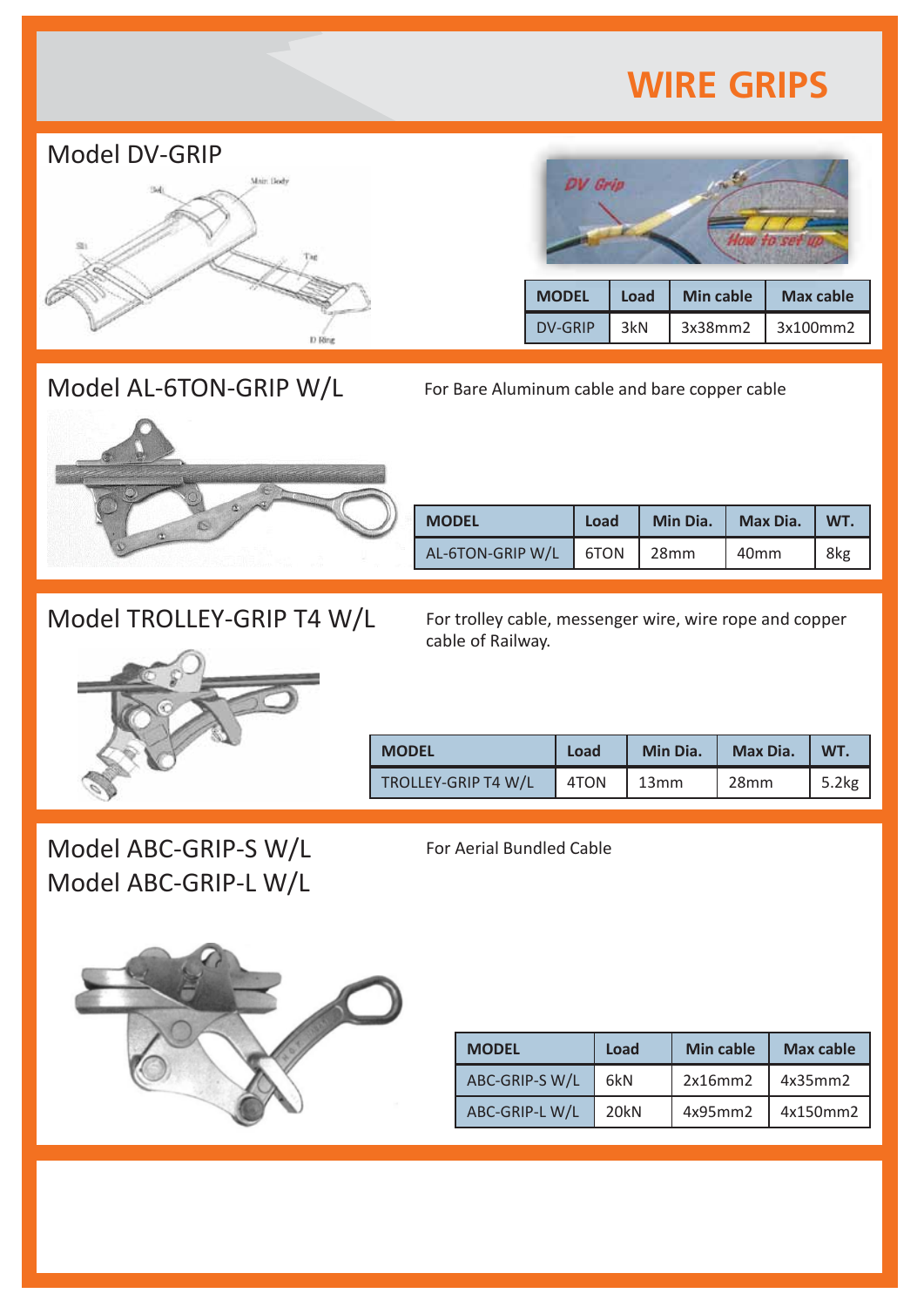# **NAGA KING SERIES DE TENSION METER WIRE GRIPS TENSION METER**

For measurement of tension and load.

The models AS-10L and AS-20L are analogue tension meters **with larger eyes** (larger than the previous models AS-10 and AS-20).

#### VERY SMALL, VERY LIGHT WEIGHT, VERY COMPACT





AS-10L AS-20L

 $(\pm 3\%$  F.S.)

| <b>MODEL</b>  | <b>CAPACITY</b>  | <b>GRADUATION</b> | Α                 | B    |      | WT.               |
|---------------|------------------|-------------------|-------------------|------|------|-------------------|
| <b>AS-10L</b> | 10 <sub>kN</sub> | 100N              | 210mm             | 65mm | 28mm | 1.2kg             |
| <b>AS-20L</b> | 20 <sub>kN</sub> | 200N              | 230 <sub>mm</sub> | 65mm | 28mm | 1.6 <sub>kg</sub> |

For customers who prefers an digital tension meter, we developed the "D" series. Available in 1.5TON and soon 5TON, this new **light and compact digital tension meter** allows the worker to measure the tension applied with precision.







D-15 Screen

| MODEL  | <b>CAPACITY</b> |       |               | <b>WT</b> |
|--------|-----------------|-------|---------------|-----------|
| $D-15$ |                 | 238mm | $85mm$   35mm | 2kg       |